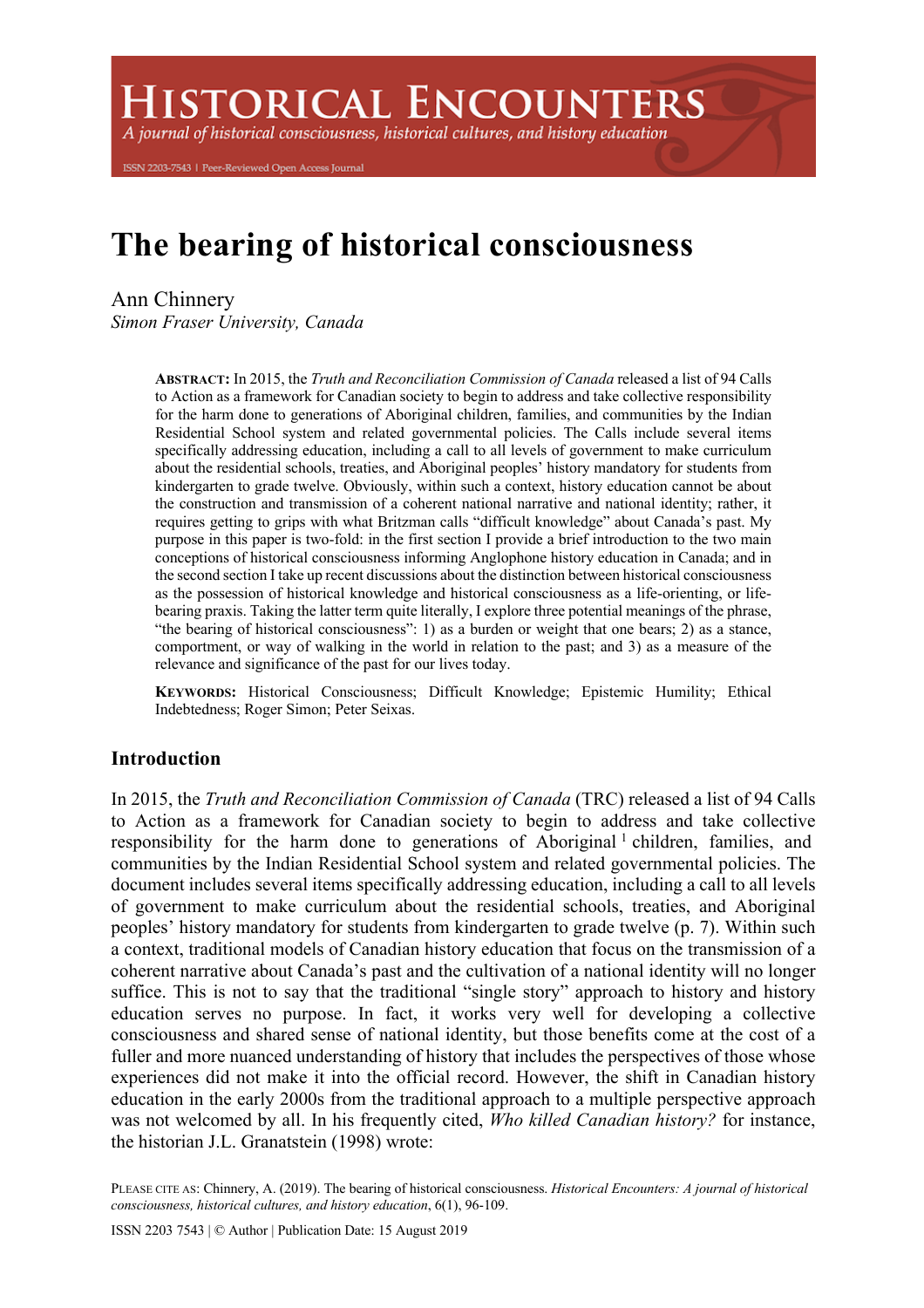If Canada is to be worthy of its envied standing in the world, if it is to offer something to its own people and to humanity, it will have to forge a national spirit that can unite its increasingly diverse people. We cannot achieve this unanimity unless we teach our national history, celebrate our founders, establish new symbols, and strengthen the terms of our citizenship . . . We have a nation to save and a future to build. (pp. 148-149)

The popular narrative of Canada as a progressive, tolerant, and welcoming multicultural mosaic is indeed part of our story, but it is certainly not all of it; and taking up the TRC Calls to Action means that we must help students get to grips with the neglected and silenced stories, and the "difficult knowledge" (Britzman, 1998) that is also part of our past. More recently, the debate in Canadian history education has shifted to what role Indigenous knowledge and Indigenous historical consciousness (Marker, 2011)—which is based on Indigenous conceptions of knowledge, time, and relationships with the natural world—ought to play in history education (Anderson, 2017). While the focus of the debates has changed over the past 20 years, history education in Canada remains contested terrain, with educators, historians, and politicians all wanting a say in determining what historical knowledge is of most worth, and therefore what knowledge and narratives ought to be in the curriculum (see Seixas, 2004, pp. 3-20 for a fuller discussion of these debates).

My aim in this paper is two-fold: in the first section I provide a brief introduction to the two main conceptions of historical consciousness currently informing Anglophone history education in Canada;<sup>2</sup> and in the second section I take up recent discussions about the distinction between historical consciousness as the possession of historical knowledge and historical consciousness as a life-orienting, or life-bearing, praxis (Seixas, 2016; Körber, 2016; Zanazanian & Nordgren, 2017). Taking the latter term quite literally, I explore three potential meanings of the phrase, "the bearing of historical consciousness": 1) as a burden or weight that one bears; 2) as a stance, comportment, or way of walking in the world in relation to the past; and 3) as a measure of the relevance and significance of the past for our lives today. In keeping with the primarily Canadian focus of the paper, I have not addressed the important body of European scholarship on historical consciousness that emerged in large part as an attempt to respond to, and get to grips with, the horrors of the Holocaust. Many scholars cite Hans-Georg Gadamer's *Le problème de la conscience historique* (1963) as inaugurating the field of historical consciousness in Europe, followed and built on by Jörn Rüsen, Andreas Körber, Arie Wilschut, and others. Amongst the European scholars, it is Rüsen (2005; 2017), and, in particular, his work on narrative competence and memory, that has had the most impact on the field in Canada. Let us return then to the Canadian context.

#### **Historical consciousness and the Canadian educational scene**

A review of the literature on historical consciousness reveals that the term itself means different things to different people. While the scholarly conversation has most often been collegial, there has also been some tension in the field, most evident, perhaps, in the 2001 dialogue between Roger Simon and Jörn Rüsen (with Peter Seixas, James Wertsch and others weighing in), transcribed in Seixas's *Theorizing Historical Consciousness* (Simon, Rüsen, & Others, pp. 202- 211). The disagreement that surfaced there was not over *whether* history education and cultivating the capacity for historical consciousness are important—all are committed to that view—but rather over what historical consciousness itself means and how we ought to be teaching students to engage with the past. Even though considerable time has passed since that dialogue, the divergence in perspectives remains.

In the Anglophone Canadian scholarship on historical consciousness, there are two main, contrasting approaches. I do not intend to argue that one is better than the other, since both work well, but for different educational ends. The first approach, spearheaded by Peter Seixas in his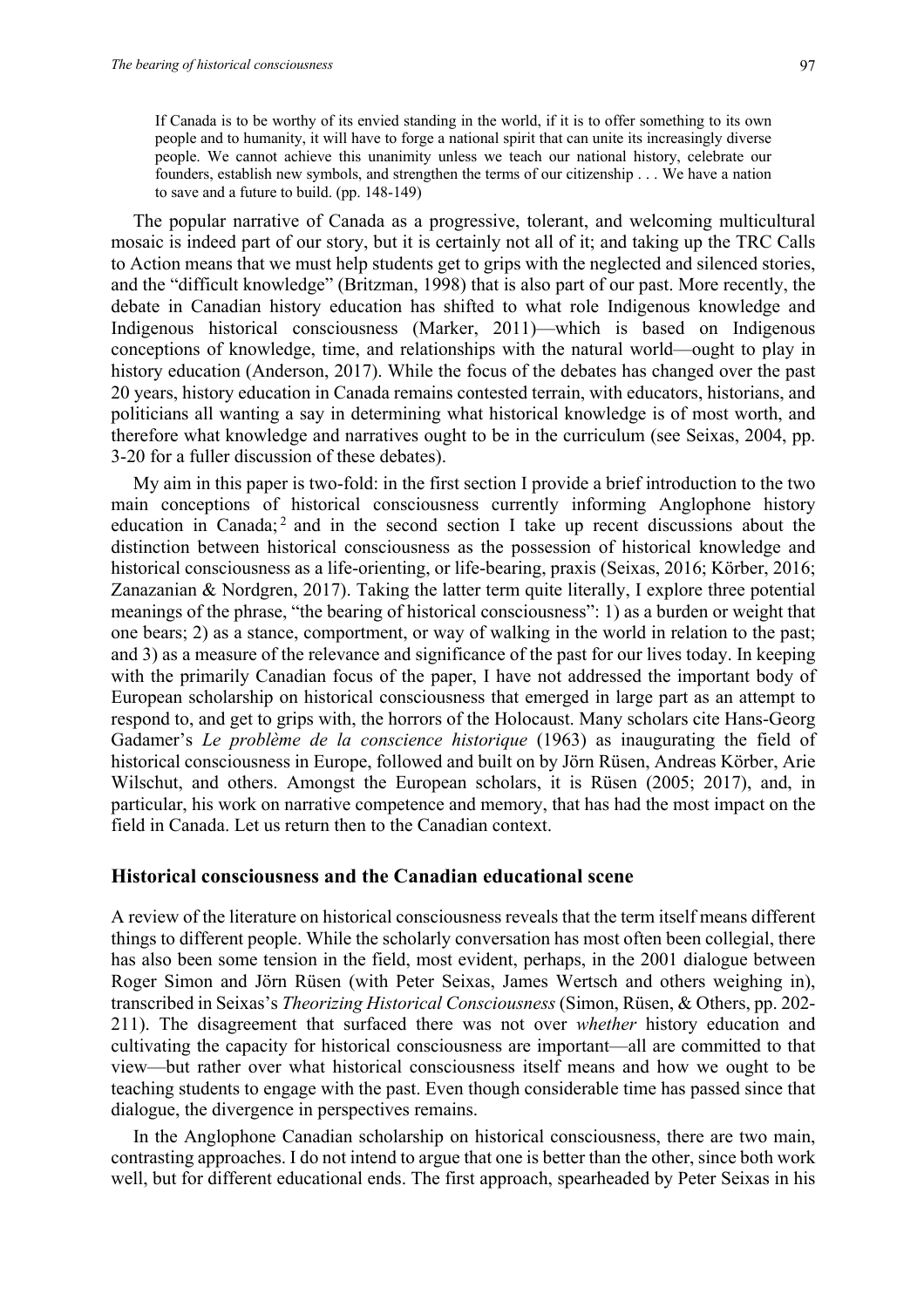Centre for the Study of Historical Consciousness at the University of British Columbia, is based on an understanding of historical consciousness as a cognitive and epistemological project, and the Centre's major focus, the *Historical Thinking Project* (2006-2014), was designed to promote critical historical literacy.

Framing the *Historical Thinking Project* are six capacities that students need in order to think historically—specifically, the capacity to:

- 1. Establish historical significance
- 2. Use primary source evidence
- 3. Identify continuity and change
- 4. Analyze cause and consequence
- 5. Take historical perspectives, and
- 6. Understand the ethical dimension of historical interpretations.

(Available online: http://historybenchmarks.ca/historical-thinking-concepts)

Seixas's historical thinking approach is much more "hands-on" than the traditional, textbook-driven curriculum typical of Canadian history education up to that point. Historical thinking requires students to weigh competing narratives about the past and to ask critical questions concerning the authenticity of the primary source documents and the validity of the interpretations in secondary source analyses. For example, … Who created the source? For what purpose was it created? What perspective is taken? How does this impact the interpretation? Whose perspectives are omitted? …What kinds of evidence are used in each case?" and so on (Bryant and Clark, 2006, p. 1058). Students learn that it is not simply a matter of believing the most compelling story, but of weighing the evidence and learning to think like an historian.

But what we know about the past is not just an epistemological concern; it goes a long way to shaping our identities as individuals, communities, societies, and nations. Therefore, in addition to content knowledge, Seixas includes the cultivation of certain moral dispositions as essential to historical literacy. In particular, he emphasizes "historical empathy." As Bryant and Clark (2006) explain, historical empathy is not empathy in its purely emotive sense (i.e., feeling what another feels), but rather a cognitive capacity for perspective-taking that enables one to understand how and why certain decisions and actions may have been taken in the past and how those decisions and actions have impacted the way things are today (see concept 5 above; also Lee and Ashby, 2001). Seixas's conception of historical consciousness is not about judging the lives and actions of those who came before us through the lens of our 21<sup>st</sup>-century knowledge, beliefs, and values, but about learning from those past lives in order to work toward the kind of society we want now and in the future. Seixas's work has been taken up and expanded across Canada by Penney Clark, Kent den Heyer, Carla Peck, and many others, with the common thread being a commitment to cultivating historically literate citizens.

The second approach is Roger Simon's conception of historical consciousness as a fundamentally existential and ethical project. Simon's *Testimony and Historical Memory Project*, at the University of Toronto, is sometimes referred to as critical historical consciousness in order to distinguish it from the epistemological conception. For Simon, the past is not a set of artefacts, narratives, or documents that we can come to know and understand, but rather something that always exceeds our grasp, but which nonetheless makes ethical demands on us here and now. In contrast to Seixas's epistemological approach, Simon draws on continental philosophers Jacques Derrida and Emmanuel Levinas, as well as psychoanalytic theory, to develop a conception of historical consciousness as a recognition of our inescapable indebtedness to the past. Historical consciousness, as Simon (2005) describes it, is inherently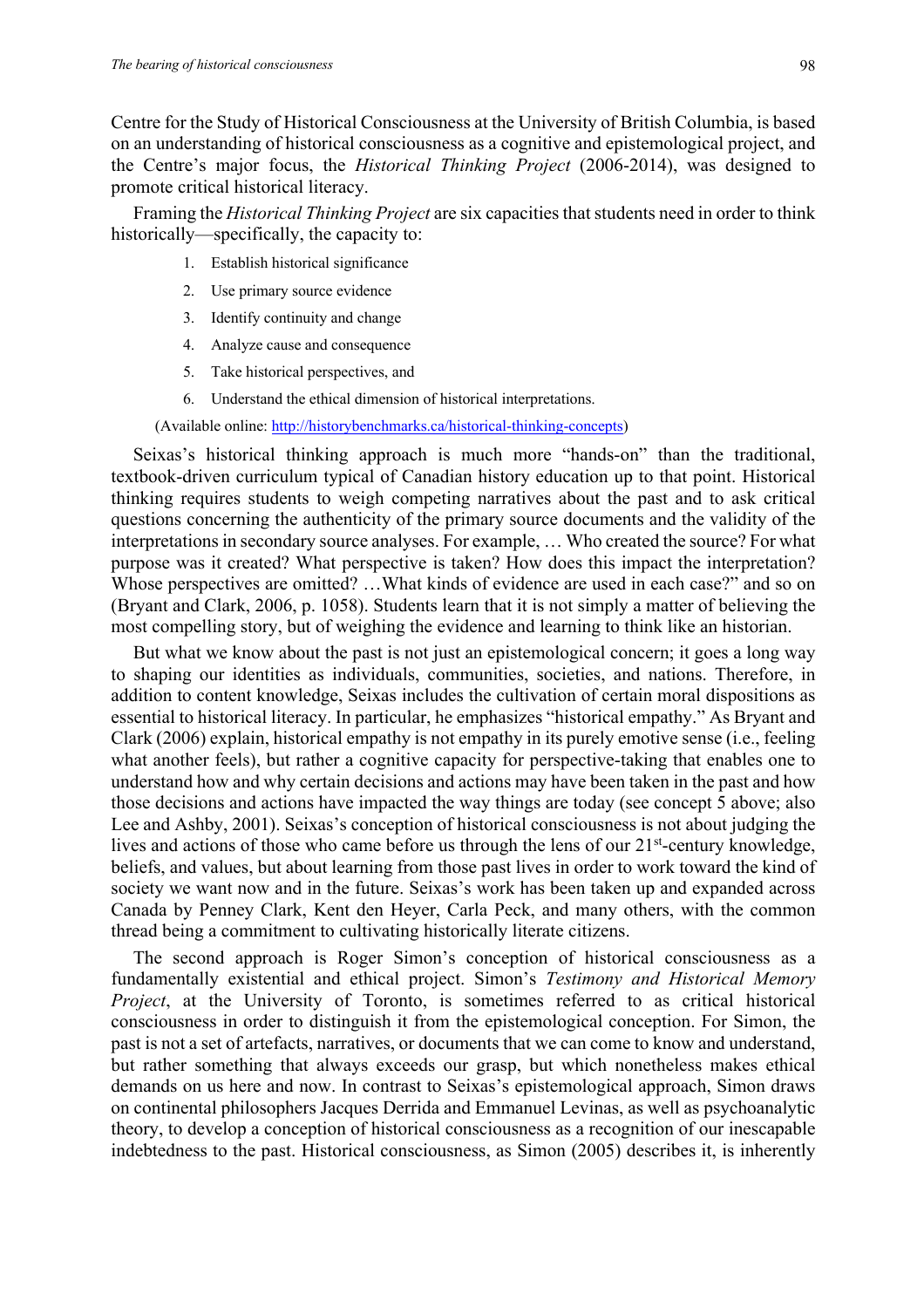social; it is "not…an individual awareness and attitude but…a commitment to, and participation in, an organized practice of remembrance and learning" (p. 101).

At the core of Simon's approach is Levinas's (1987) conception of the ethical responsibility we are called to in encounters with the past in which "I am thrown back toward what has never been my fault or my deed, toward what has never been in my power or freedom, toward what has never been my presence, and has never come into memory" (p. 111). An admittedly counterintuitive stance, Levinas insists that we are responsible to and for the past, whether or not we, or even anyone we know, played a part in it, and whether or not we can ever know what really happened. Simon's historical consciousness and public memory project was developed in collaboration with his then graduate students Sharon Rosenberg, Claudia Eppert, Laura Beres, Mark Clamen, Mario Di Paolantonio, and others, and his work has been continued and expanded since Simon's passing in 2012. Of particular note is Di Paolantonio's work on the importance of forgetting as well as remembering (2011; 2018).

Put simply, the main difference between the two approaches is that Seixas emphasizes historical thinking as a way to develop *historically literate citizens* and Simon emphasizes public memory as a way to cultivate *historical witnesses*; and the key point of departure is in the role that knowledge is seen to play in the development of historical consciousness. In the dialogue I mentioned above, from the 2001 symposium, Simon claimed that he and Rüsen (as well as Seixas and several of the other participants) were engaged in fundamentally different projects, albeit under the same name of historical consciousness. Speaking to Rüsen, Simon said:

The way I understand your work, it's about the way in which historical knowledge gets mediated into historical consciousness; historical knowledge not being the same as historical consciousness. Historical consciousness is how, as you put it, people mediate in a variety of complex ways how the past becomes meaningful to them. I am interested in . . . *spaces of remembering* that have the possibility for opening up . . . ways of engaging representations of the past, significations of the past, open[ing] up the possibilities for thinking about how we are to live our lives as human beings and what prospects for hope . . . might exist in the present. They [your concerns and mine] are complementary, but they are not the same . . . (Simon, Rüsen, and Others, 2004, p. 206, ellipses and italics in original)

Seixas replied that he was puzzled by Simon's insistence that the differences in emphasis constitute different projects, suggesting that it is more about "different sets of terms being brought to bear" on what is fundamentally the same project of how we ought to engage with the past (Seixas, 2004, p. 207), but Simon resisted Seixas's characterization. I tend to think Simon is right on this point, that the projects are fundamentally different. For Simon, the epistemological strand's focus on knowing about and understanding the past reflects a desire to master the past by bringing it into the realm of understanding (which he considers problematic), and he cites Sam Wineberg's paper, which was part of the symposium but does not appear in the printed volume, as sharing some features with his own view. The crucial point for Simon is where Wineberg says:

[O]ur *inability* to perceive the experiences of others is a reason why the study of history is so crucial. Coming to know others, whether they live on the other side of the tracks or the others side of the millennium, requires the education of our sensibilities. This is what history when taught well gives us practice in doing. What allows us to come to know others is our distrust of our capacity to know them, our skepticism towards the extraordinary sense-making abilities that allow us to construct the world around us. (Cited in Simon, Rüsen, and Others, 2004, p. 205, italics added)

For Simon, our inability to ever really know what went on in other times and places is not a weakness to be overcome, but rather a defining feature of historical consciousness that goes hand in hand with our relation to the past as one of indebtedness and ethical responsibility.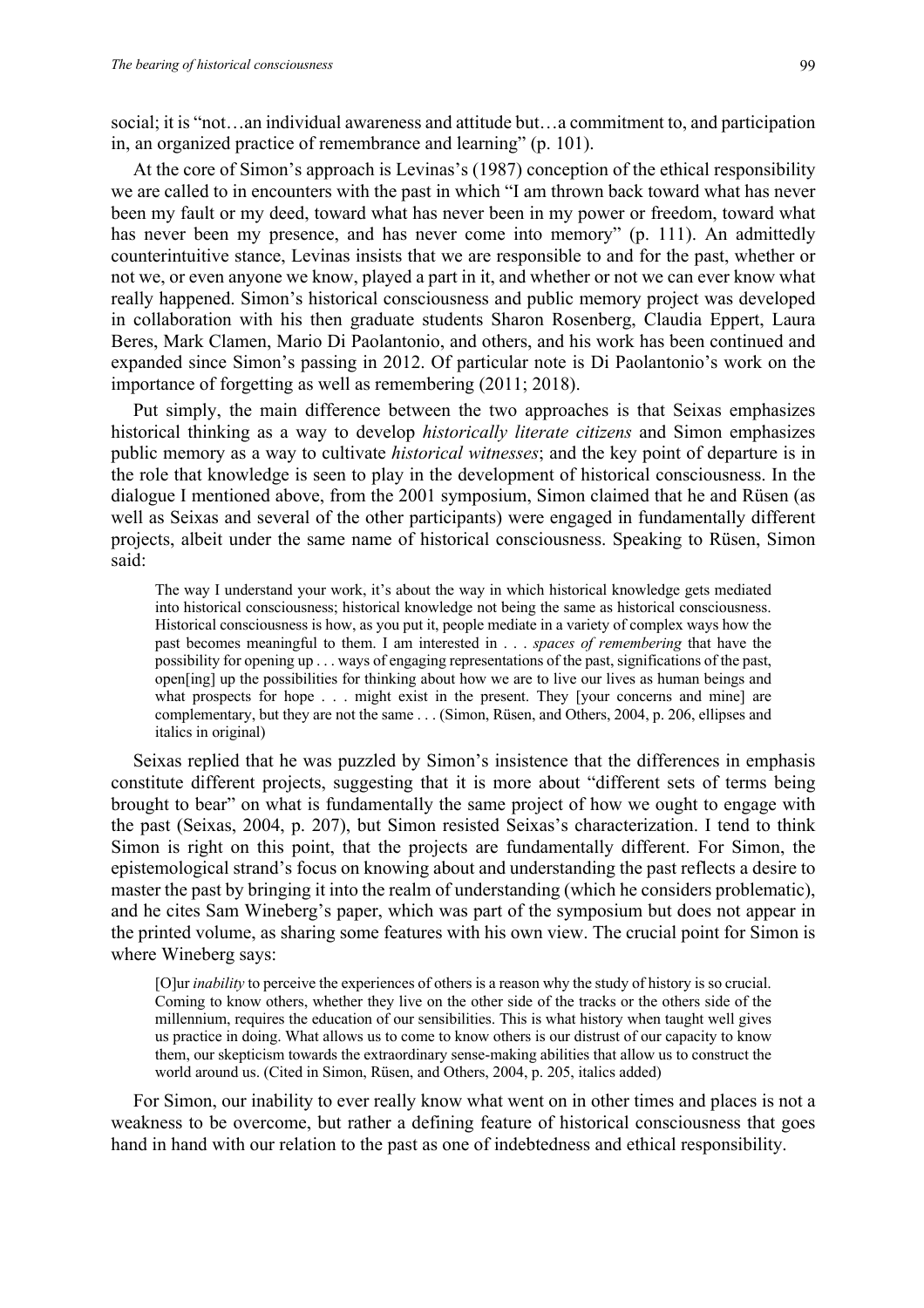Obviously, there is much more that needs to be said about all this, and this brief sketch does not do justice to the complexities of either Seixas's or Simon's work, nor to the many curricular innovations their research has sparked. In my view, both Seixas's cognitive/epistemological conception of historical consciousness and Simon's existential/ethical conception are compatible with the description of historical consciousness as a life-orienting, or life-bearing praxis; but, beyond that, I would agree with Simon that he and Seixas are engaged in quite different projects. Perhaps not surprisingly, while both conceptions have been well theorized, it is Seixas's approach that has had the most traction in Canadian schools. One of the reasons, I suspect, is that, like Levinas's and Derrida's thought on which it stands, Simon's approach does not readily lend itself to application in classrooms; but, as we shall see below, this does not mean it has no relevance for education.

#### **The bearing of historical consciousness**

Taking up the idea of historical consciousness as a life-orienting praxis, but, more specifically, Zanazanian and Nordgren's (2017) term, 'life-bearing,' in this second section of the paper, I explore three potential meanings of the phrase, "the bearing of historical consciousness." I look at historical consciousness as: 1) a burden or weight that one bears; 2) a stance, comportment, or way of walking in the world in relation to the past; and 3) a measure of the relevance and significance of the past for our lives today. I will draw on both Seixas's and Simon's frameworks; however, because of my own background and ongoing interest in Levinasian ethics, I will rely more heavily on Simon in some parts. I will also ground the discussion in concrete educational examples, paying particular attention to the implications for Canadian history education in light of the *Truth and Reconciliation Commission of Canada Calls to Action* for education (TRC, 2015, pp. 1-2, 7-8).

### *Historical consciousness as a burden or weight that one bears*

In his recent book, *Not in My Family: German Memory and Responsibility after the Holocaust*, Roger Frie (2017) offers a deeply personal account of wrestling with the discovery that his grandfather had been a member of the Nazi Party. The book is in part an attempt to fill in the gaps in his own family narrative, and in part a more theoretical argument that we all bear an ethical responsibility to remember the past. A psychoanalyst and philosopher by training, Frie makes the case that, as individuals, and as communities and countries, there is no escaping our history. We are all indelibly shaped by the actions of those who came before us, whether we realize it or not.

In a section on the moral obligations of memory (pp. 158-161), Frie cites former West German president Richard von Weiszäcker's speech to the German Parliament in 1985, 40 years after the end of World War II. Von Weiszäcker spoke not only about the guilt of the first generation (both those who had participated actively in the Holocaust and those who had played no active role but, by virtue of being German, bore a collective guilt); he also spoke of the responsibility of future generations to remember:

The vast majority of today's population were either children then or had not been born. They cannot profess a guilt of their own for crimes they did not commit. No discerning person can expect them to wear a penitential robe simply because they are Germans. But their forefathers have left a grave legacy. All of us, whether guilty or not, whether old or young, must accept the past. We are all affected by its consequences and liable for it. The young and old generations must and can help each other to understand why it is vital to keep alive the memories. (Frie, 2017, p. 159)

In so doing, Frie says, Weiszäcker distinguished the *guilt* of the first generation from the *responsibility* of those who have come after.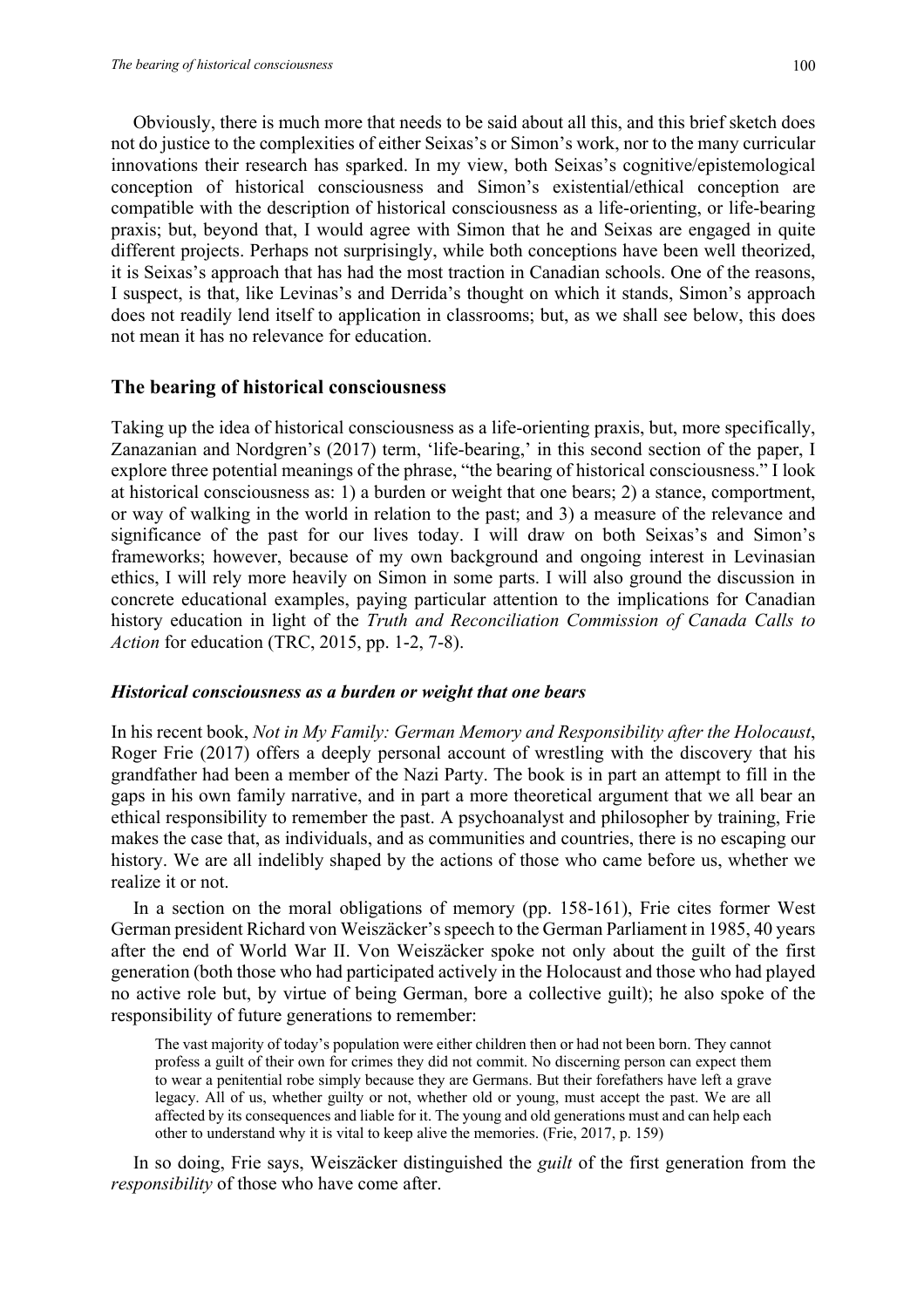Indeed, just as Canadians who played no active part in the Indian Residential School system are not personally guilty for causing harm, we all bear the burden of that difficult history—a history for which we are called to respond here and now. The burden subsequent generations carry is thus in part an epistemological burden that comes in the form of a responsibility to learn as much as we can about the past; but it is also, perhaps more importantly, a moral burden that we bear beyond any choice or decision to take it on (see also Blustein, 2008). In Frie's case, the actions of his grandfather, although hidden from the younger generations of his family, inevitably shaped them in unseen and unknowable ways. As Frie explains, drawing on Levinas, bearing the burden of responsibility to and for the past means recognizing that we all inherit an ethical debt to the past, a debt that no amount of knowledge can repay (2017, (pp. 156-157). In thinking this through, I find Geoffrey Bennington's conception of 'difficult inheritance' helpful. The very structure of inheritance, Bennington claims, "commits us to a view of the here and now as a moment when the past always still remains before us as an endless task" (2000, p. 140). Marianne Hirsch's (2008) work on "postmemory" addresses similar themes. She describes postmemory as "the relationship of the second generation to powerful, often traumatic, experiences that preceded their births but that were nevertheless transmitted to them so deeply as to seem to constitute memories in their own right" (p. 103), and the questions guiding her work resonate with both Frie's and Bennington's concerns. As Hirsch (2008) writes:

How, in our present, do we regard and recall what Susan Sontag (2003) has described as 'the pain of others'? What do we owe the victims? How can we best carry their stories forward without appropriating them, without unduly calling attention to ourselves, and without, in turn, having our own stories displaced by them? How are we implicated in the crimes? Can the memory of genocide be transformed into action and resistance? (p. 104)

In Levinasian terms, the difficult inheritance of the past comes to us as an ethical debt we have done nothing to incur, but neither which can we refuse. What we *do* with that difficult inheritance, however, is both our moral burden and the possibility of hope.

Frie's account of German memory and responsibility after the Holocaust is autobiographical, but there are also countless literary examples of characters who are destined to bear the weight of the past, either for things they themselves have done or left undone, or for the inherited burden of acts committed by others. A poignant fictional example can be found in Sebastian Faulk's novel, *Charlotte Gray*. Throughout the book, the title character, Charlotte, carries an unnamable, yet inescapable, pain from her past. This pain has shaped her life, her emotions, and her responses to others, and while she has no clear memory of the actual event, Charlotte is convinced that her pain comes from her father having sexually abused her in her childhood. Only towards the end of the novel does she find out that the trauma and suffering her father had inflicted on her was not sexual abuse, but rather a violent outpouring of memories of his own actions during the First World War: "Suddenly, he had been unable to contain his guilt any longer at permitting the murder of German prisoners and ordering his own men to certain death, and [in pouring out his pain] 'asked a child to bear the weight of those unspeakable things, a weight that drove men mad'" (Faulks, 1999, p. 483 in Middleton & Wood, 2000, p. 19).

I include this example because it serves not only to illustrate what it might mean to bear the weight of the past, but as a cautionary reminder to those of us who advocate historical consciousness as an educational aim: What, and how much, of the weight of the past should we ask children to bear? How much of a psychological burden is it pedagogically and ethically justifiable to place on children?

Michael Hand raises this question explicitly in his preface to David Aldridge's (2014) *How Ought War to be Remembered in Schools?*. Aldridge's paper (written for the Philosophy of Education Society of Great Britain's IMPACT series of papers intended to contribute to wider public and policy conversations) is a response to David Cameron's (2012) speech at the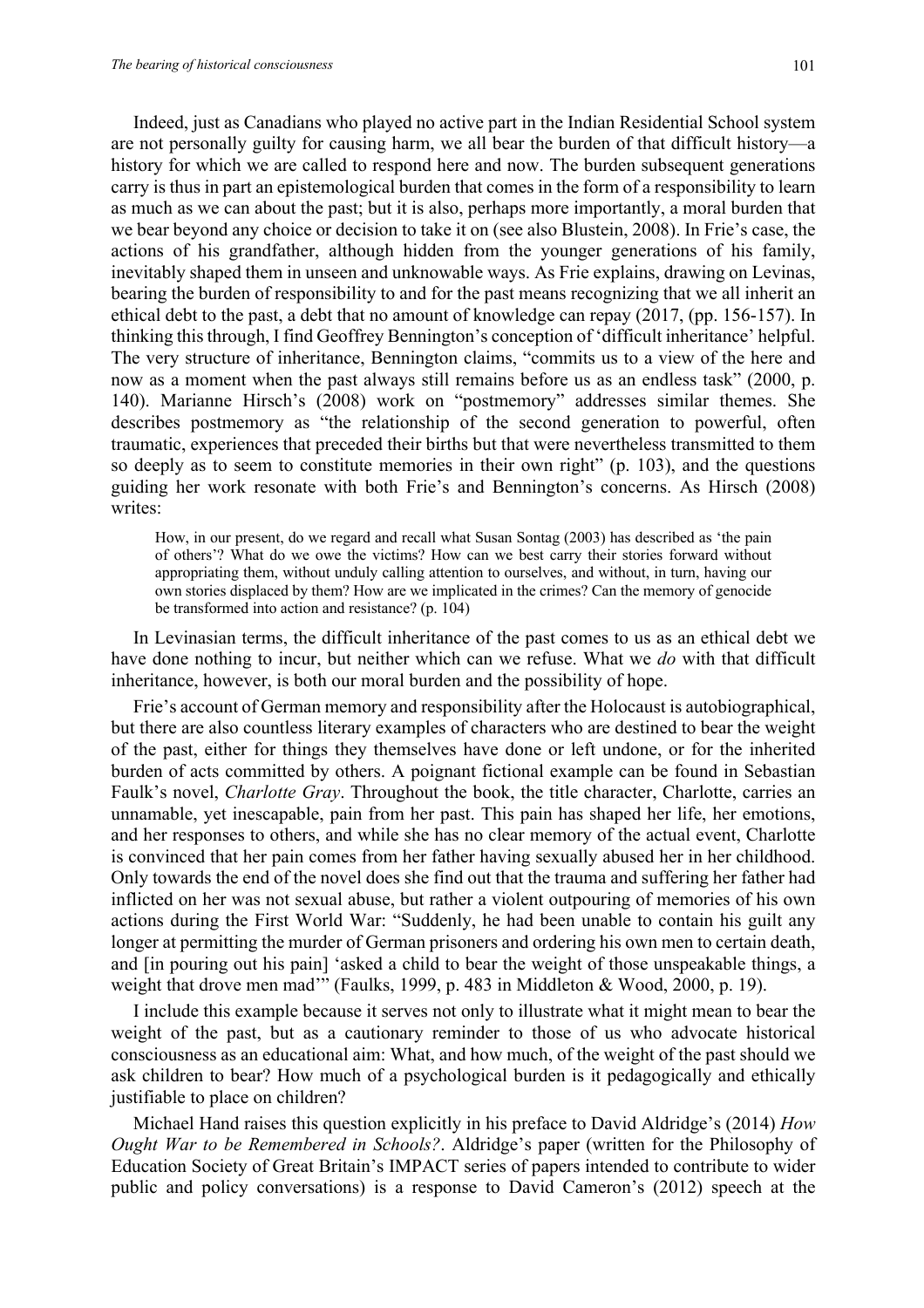Imperial War Museum, in which he announced plans for Britain's commemorations of the upcoming World War I centenary. With regard to the pedagogical aspects, Hand (in Aldridge, 2014) states:

In this centenary year of its outbreak, few would deny that the First World War should be remembered. But exactly why and how it should be remembered are vexed questions. Is there room for celebration as well as commemoration? Should we take pride in Britain's victory? Do we owe gratitude to those who fought and died? Is the purpose of remembrance to bind ourselves to the national community, to strengthen our commitment to British values, to fix our eyes on ideals of courage and self-sacrifice, to inspire in ourselves an abhorrence of war?

Most of us find it hard enough to answer these questions for ourselves; it is more difficult still to answer them on behalf of others. If…children are to be expected to participate in commemorative events and rituals, it is not enough for us to be clear about our personal reasons for remembering. We need a good justification for foisting remembrance on others. And we need to ensure that the commemorative events and rituals in which children are expected to participate are appropriate to that justification (p. 2).

Hand's preface anticipates the main, and contentious, point of Aldridge's (2014) argument that the only justifiable reason to involve schools in war remembrance is to teach students about the horror of war, not to cultivate a sense of gratitude to the fallen, or to use remembrance rituals as a way to encourage children to uphold a set of shared values, even those for which the country went to war in the first place (p. 7). Aldridge (2014) writes:

The only sentiment that ought to be commended or encouraged in relation to the war dead is horror. This encompasses all those who die and not just those who fell on 'our side'. Furthermore, while the media, charitable bodies and the political and public sphere will continue to reproduce the observance of the event of remembrance, educational institutions ought to be safe spaces in which critical questions can be raised about this event and dissenting views can be expressed with confidence. (pp. 37-38)

I agree with Aldridge that, "Whatever else war is, it is always horrific" (2014, p. 5). I also agree that there is no glory in war and we ought not to teach as if there were (see also http://noglory.org/). However, I have concerns about his suggestion that teachers ought to foster the sentiment of horror by replacing the usual associations of war, such as bright red flowers, pristine stone memorials, and elderly men wearing medals, with images of children whose lives have been cut short by war (p. 38). My concern with Aldridge's recommendation comes not from a belief that children ought to remain ignorant of the horror of war. Rather, I question the pedagogical value of using images and narratives of war violence perpetrated on children insofar as those images and narratives risk asking children to, in Faulks's (1999) words, "bear the weight of those unspeakable things, a weight that drove men mad" (p. 483).

Shifting back to the Canadian context, *Project of Heart: Illuminating the Hidden History of Indian Residential Schools in BC*, a curriculum resource published by the British Columbia Teachers Federation, begins with the following from Marie Wilson, one of the Truth and Reconciliation Commissioners:

Imagine that you are five years old. A stranger comes to your home village and seizes you from your mother's arms. Imagine he takes you hundreds of miles away to a place where white people in black robes cut off your hair and take away your clothes, the ones your mother made especially for you.

They also take away your name—you get a number instead. They separate you from your brothers and sisters, and forbid you to speak to one another in your native language. Imagine being silenced with shouts.

Imagine toiling in field and kitchen yet going hungry all the time. Imagine being hit or strapped for breaking rules you don't know or understand. Imagine learning that your family traditions and culture are evil and barbaric, while the Christian God is the only true Creator, the God of love. Imagine a heavy hand on your shoulder pulling you away from the dormitory in the night.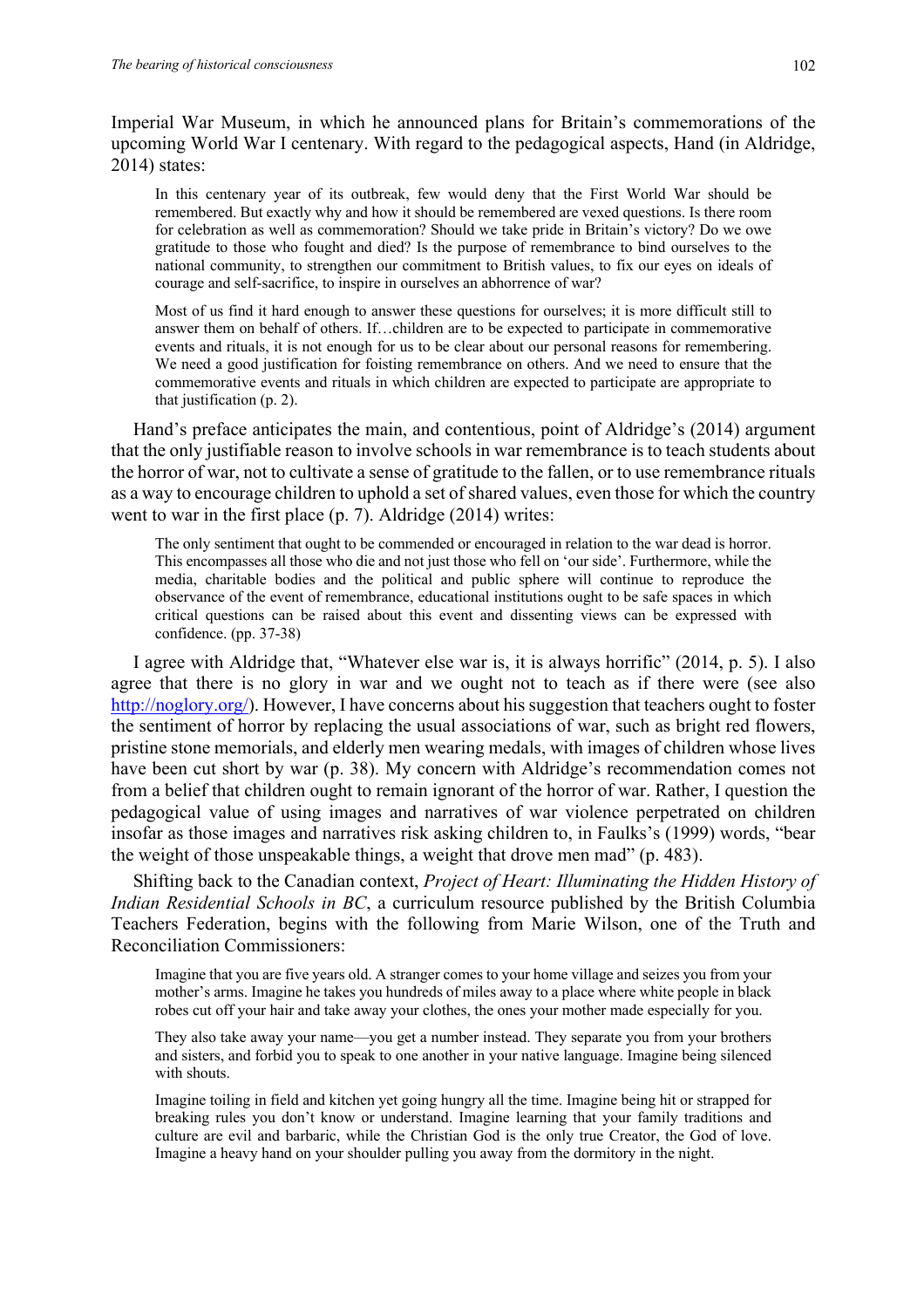Imagine you're sick, feverish, and alone. Other children also coughing, gasping. Some are dying and you know it, even though they try to cover it up.

Imagine running away from it all, desperate to be safe and loved back home. Imagine being hunted and caught, then returned to even harsher punishments. … [This narrative is followed by a similar imaginative exercise from an Indigenous parent's perspective.]

'Think of that. *Bear that*. Imagine that' (BC Teachers' Federation, 2015, p. 2, emphasis added).

As the testimonies of survivors of the Indian Residential Schools have revealed, Wilson's depiction is a disturbingly common account of that experience (with some variations from school to school, and survivor to survivor), and the residential schools are an inescapable part of the difficult history all Canadians have inherited. In teaching about the history of Canada's relations with Indigenous peoples, some educators advocate engaging students in imaginative exercises along the lines of Wilson's words above, as a way to begin to cultivate historical empathy and an understanding of the past. But, in my view, this approach is not without risk. I have heard anecdotally from parents and colleagues that some elementary-aged children who are asked to engage in such activities come out of the experience not with a sense of responsibility to learn more about the past and a commitment to work toward righting historical wrongs and repairing relations, but instead become anxious, unable to sleep, and afraid of being separated from their own parents. Admittedly, their fears will most likely not come to fruition, and they pale alongside the actual horrors of the Indian Residential Schools; but, even though some degree of trauma may be inevitable in the kind of transformative learning that will be required to get to grips with Canada's historical and ongoing unjust relations with Indigenous people, teaching such difficult knowledge must be accompanied by careful attention to the pedagogical approaches employed.

Contrary to the imaginative exercise in the *Project of Heart* described above and Aldridge's recommendation that students be exposed to "stories of children their own age who have become casualties in war, or who have been mutilated by it" (2014, p. 38), I am not convinced that intentionally setting the conditions for a traumatic learning experience is the best way to cultivate historical consciousness (see also Erickson, 2004). Rather, I believe a more productive approach is for teachers to help students interrogate and critically deconstruct the dominant national narratives, paying particular attention to the ways in which those narratives have been constructed as historical knowledge, and to offer counter-narratives that disrupt or decenter the dominant stories about what went on in other times and places (see, for example, Anderson, 2017; Province of British Columbia, 2019). In a similar vein, but going beyond the intellectual domain, Alison Landsberg (2015) argues that we need to cultivate an embodied affective engagement with the past. She proposes encounters with contemporary visual media, such as films, television dramas, and virtual museum exhibits, as a way for students to develop a "felt connection to the past" that not only helps them to imaginatively go back in time to learn about the past in an intellectual way, but to be touched, moved, and provoked (p. 3). Such experiences of affective engagement with the past, she argues, "can and do produce new forms of historical knowledge" (p. 2). I will return to pedagogical and curricular questions below in looking the bearing of historical consciousness as a measure of the relevance and significance of the past for our lives today. For now, however, let us move on to the second potential meaning of the phrase.

### *The bearing of historical consciousness as a stance, comportment, or way of walking in the world in relation to the past*

If we think of someone's bearing as their physical stance, comportment, or way of walking in the world, the "bearing of historical consciousness" comes to signify a particular way of carrying oneself in relation to the past. The bearing of historical consciousness on this account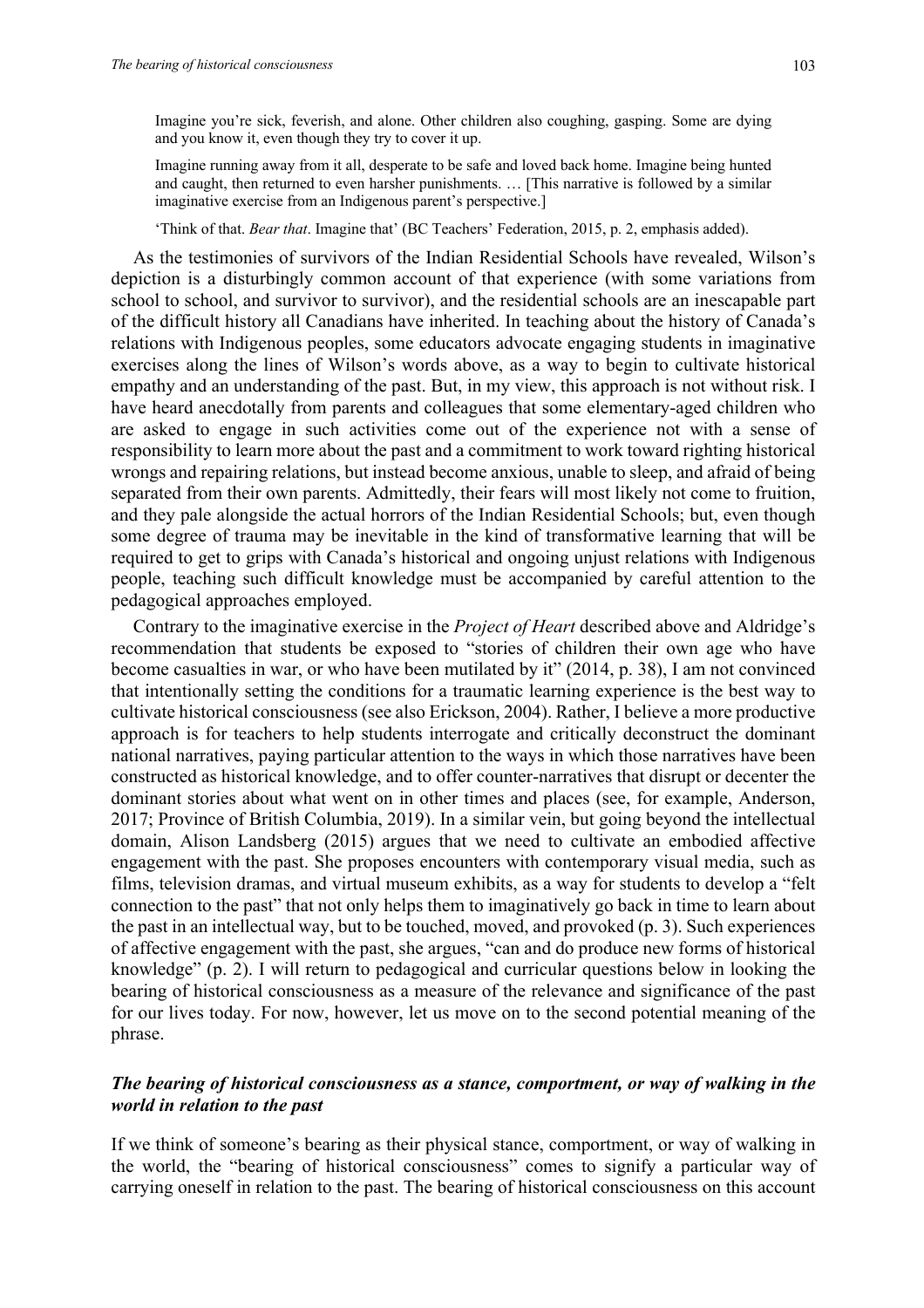becomes, in Simon's words, a "question of what it could mean to live historically, to live within an upright attentiveness to traces of those who have inhabited times and places other than one's own… to live as though the lives of other people mattered" (Simon, Di Paolantonio, and Clamen, 2005, p. 133). Living historically, as Simon sees it, is not a matter of acquiring knowledge *about* the past, but about allowing ourselves to be "touched by the past" (p. 133; see also Landsberg, 2015). The affective experience of being touched by the past is about positioning ourselves in relation to the past, and asking ourselves, "Whose and what memories matter—not abstractly—but to me, to you? To what practices of memory am I obligated, what memories require my attention and vigilance, viscerally implicating me—touching me—so that I must respond, rethinking my present?" (p. 89). Being touched by the past in this way, I would argue, calls first and foremost for the virtue of epistemic humility.

In the broadest terms, epistemic humility is a disposition that requires us to acknowledge our inevitable partiality and fallibility as knowers; it is a disposition related to our ability to know anything with certainty. This conception of epistemic humility is based on Jonathan Adler's argument for open-mindedness as a "second-order (or 'meta') attitude toward one's beliefs *as believed*—it is about humility with regard to *one's capacity to know*" (2004, p. 130). Adler's conception complements the more common, content-focused understanding of openmindedness as the disposition to regard the ideas or positions one holds as subject to revision in the light of critical reflection and/or further evidence (see, e.g., Hare, 1979).

Returning to the bearing of historical consciousness as a stance, or way of walking in the world in relation to the past, I find Adler's conception of second-order open-mindedness helpful because it does not put too much faith in what any of us can ever reliably know about the past (see also Wineburg, quoted in Seixas, 2004, p. 205). It acknowledges that whatever we claim to know today is inevitably partial and incomplete, and, in some cases, may turn out to be just plain wrong. But this does not mean that we should throw up our hands and abandon history and history education as impossible projects. Rather, the disposition of epistemic humility calls us to a different stance toward archival documents, narratives, and other artefacts—a stance characterized not by a desire to master the past, but by an acknowledgement of our inescapable indebtedness to that which we can never fully know or understand, but for which we are responsible nonetheless.

Connected to the disposition of epistemic humility, the bearing of historical consciousness as a way of walking with the past also requires a kind of vulnerability and passivity wherein, as Simon (2005) puts it, we receive the past as teacher, learning not just *about* the past, but *from* it. Positioning oneself as a student in relation to the past-as-teacher—which is different from the typical understanding of being a student of history—is thus not just about seeking the truth about what went on in other times and places; it means being open to questions we did not even know we had, and to learning not only what we seek to learn, but also that which might shatter our knowledge, our identities, and our very self-understanding as knowing subjects. When we receive the past as teacher we are no longer the masters of our own learning; we risk being changed—perhaps profoundly—by our engagement with ideas and people we might otherwise seek to avoid (Simon, 2005, p. 146). As Simon, Rosenberg, and Eppert (2000) write:

Such an endeavour engages us fundamentally in the difficult problems of hearing, understanding, and knowing... . This means remembrance must find a way to initiate a continual unsettling and an interminable asking of pedagogical questions regarding what it means to be taught by the experience of others. Taking this unsettlement seriously creates an ongoing problem of how to attend to and hold on to remembrance of the past without foreclosing the possibility that this attempt to remember will rupture the adequacy of the very terms on which a memory is being held. (p. 6)

In my view, this is precisely the situation we find ourselves in with much of the work to be done in Canadian education toward truth and reconciliation with Indigenous peoples. How do we remember and take responsibility for a past we can never really know or understand? Rather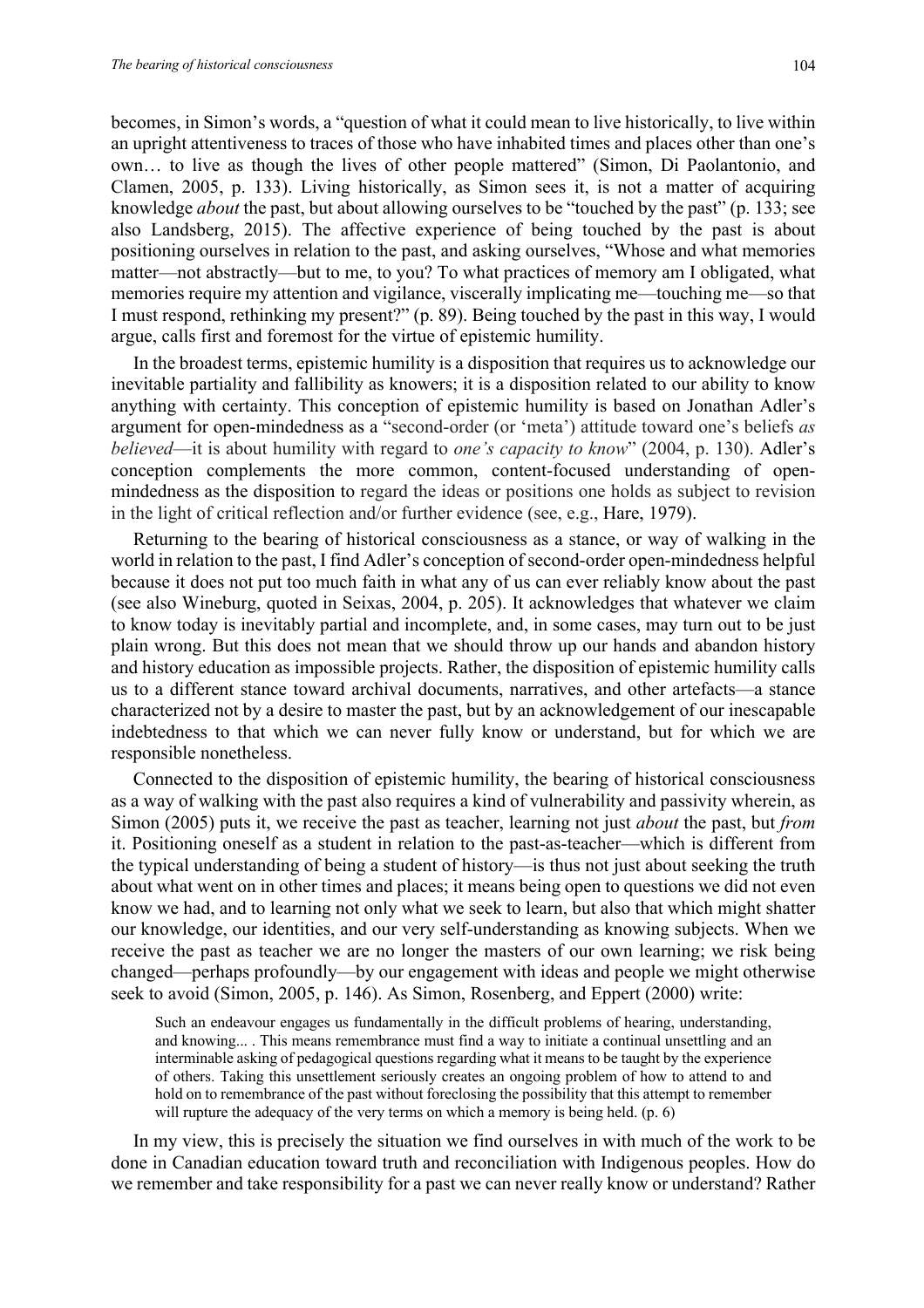than starting from a position of the knowing subject who acquires knowledge about the past, learning *from* Canada's past puts us on the back foot, so to speak. As a way of walking in the world in relation to the past, historical consciousness—on both Seixas's and Simon's accounts—requires us to surrender many of the comforting national narratives we have inherited and to commit ourselves instead to taking responsibility, here and now, for the difficult inheritance that is Canada's past, so that the future may be one of hope and reconciliation. And this brings us to the third meaning of the bearing of historical consciousness.

#### *The bearing of historical consciousness as a measure of the relevance and significance of the past for our lives today*

Of the three meanings of the phrase, this last one—the relevance of the past for our lives today—has received the most attention in the literature on historical consciousness (see, for example, Körber, 2016; Rüsen, 2005; Seixas, 2004, 2006; Zanazanian, 2015, 2016). In fact, it is a cornerstone of Körber's definition of historical consciousness as life-orienting, and one of the key reasons for promoting historical consciousness is a belief that a life lacking deep engagement with the past is a life that is diminished in significant ways.

While it almost goes without saying that who we are today, both individually and collectively, is shaped in large part by those who came before us, there are times we all wish we could leave the past behind and simply get on with our lives. This sentiment is captured well in Blustein's recollection of questions put to him by a friend one afternoon as they were walking through the Jewish quarter in Prague. "What good does all this remembering do, anyway?" his friend asked. "Shouldn't we stop dwelling on the past? What is done is done, what's past is past. Why keep exposing oneself, in this masochistic fashion, to what can only be intensely painful memories? To what end?" (2008, p. xii).

One obvious answer is that, since we are largely products of the ideas, values, beliefs and actions of those who came before us, if we are ever going to know anything about ourselves, we have to engage with and learn about our past. In a similar vein, popular arguments for the importance of history education often cite George Santayana's (1905) claim that, "Those who cannot remember the past are condemned to repeat it" (p. 284). Santayana's claim is not merely descriptive; it is a moral imperative: we *must* remember and learn from the past so that we never allow the wrongs of the past to happen again.

For Seixas and others working in the epistemological strand of historical consciousness, the more we know about what went on in the past, the better equipped we will be to make decisions about the kind of society we want, and our own role as citizens, now and in the future. So, in addition to learning about historical wrongs such as slavery, the Holocaust, Indian Residential Schools, Apartheid, Jim Crow, and so on, an implicit aim of educating for historical consciousness is to create in students a desire to become better people than those who committed those past wrongs. Conversely, in working with artefacts and narratives of moral exemplars, such as civil rights activists and rescuers of Jews during the Holocaust, students are exposed to the kind of positive moral commitment we hope will guide their own lives.

In the Canadian context, in addition to the moral and relational repair that needs to happen between Indigenous and non-Indigenous Canadians, a significant part of the Truth and Reconciliation Commission's forward-looking project is a call to create a different narrative of Canada and a new Canadian identity. In rendering his final report in June 2015, Justice Murray Sinclair, Chair of the TRC emphasized the important work to come:

'Reconciliation is achieved only through acting different,' said Sinclair. 'Each of you in this room, and each of you in this country [has] a role to play.'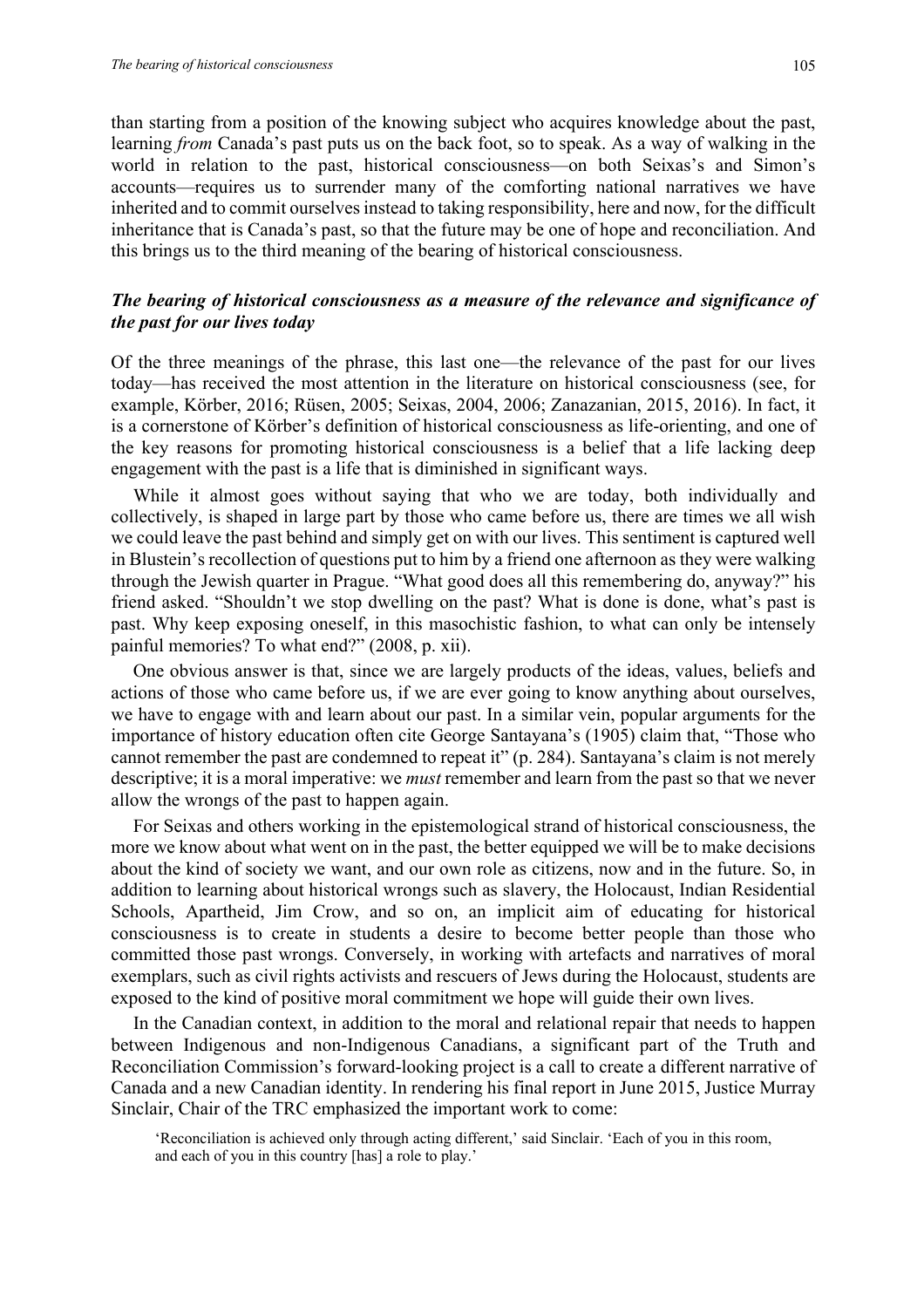Sinclair said personal, political and cultural action was necessary to continue the path of reconciliation so its true rewards would be reaped by the country's children.

'I challenge all of you who are here. While we may not share a past, we certainly share a future. We are bound to each other'. (APTN National News, 2015)

Acknowledging the significance of the past for our lives today and for the future means that, as citizens and educators, we need find a way to direct our energies toward both remembrance and responsibility. We need to focus on remembrance by learning about and from the past, acknowledging the ethical claim the past has on us here and now, and we need to focus on responsibility by asking ourselves, "What decisions and actions will I, as an individual—and what will we, collectively—undertake so that we might move toward a future as Canadians where the relationship between Indigenous and non-Indigenous peoples and communities is no longer characterized by the unequal distribution of harms and benefits, and where all children have a genuine chance at the best life possible?"

#### **Concluding comments**

Teaching for the bearing of historical consciousness is no easy task. In Canadian classrooms where Indian students sit next to Pakistani students, Palestinians next to Israelis, Bosnians next to Serbs, and Indigenous students next to non-Indigenous students, history education cannot be about the pursuit of a shared story about what went on in the past. Rather, it is about learning to live together in the tension of the differences that often divide us, acknowledging the "difficult inheritance" of the past (Bennington, 2000). Teachers thus need to make space in classrooms for dissent, contestation, and critical engagement with the historical narratives students receive in the official curriculum, popular media, and around their dinner tables. When taken up in classrooms that do not seek to gloss over national, cultural, and religious differences, the hope of historical consciousness is that we might come to recognize the ethical significance of our relationship to the past as, in Derrida's (1996) words, "a question of the future, the question of the future itself, the question of a response, of a promise and of a responsibility for tomorrow"  $(p. 36)$ .

## **References**

- Adler, J. (2004). Reconciling open-mindedness and belief. *Theory and Research in Education 2*(2), 127-142.
- Aldridge, D. (2014). *How ought war to be remembered in schools?* London: Philosophy of Education Society of Great Britain.
- Anderson, S. (2017). The stories nations tell: Sites of pedagogy, historical consciousness, and national narratives. *Canadian Journal of Education 40*(1), 1-38.
- APTN National News. (2015). Reconciliation will take 'generations,' says TRC Chair Sinclair. *http://aptnnews.ca/2015/06/01/reconciliation-will-take-generations-says-trcchair-sinclair/*
- BC Teachers' Federation (2015). *Project of heart: Illuminating the history of Indian Residential Schools in BC.* [Vancouver, BC]: British Columbia Teachers' Federation.
- Bennington, G. (2000). *Interrupting Derrida.* New York: Routledge.

Blanchot, M. (1995). *The writing of the disaster*. Lincoln: University of Nebraska Press.

Blustein, J. (2008). *The moral demands of memory.* New York: Cambridge University Press.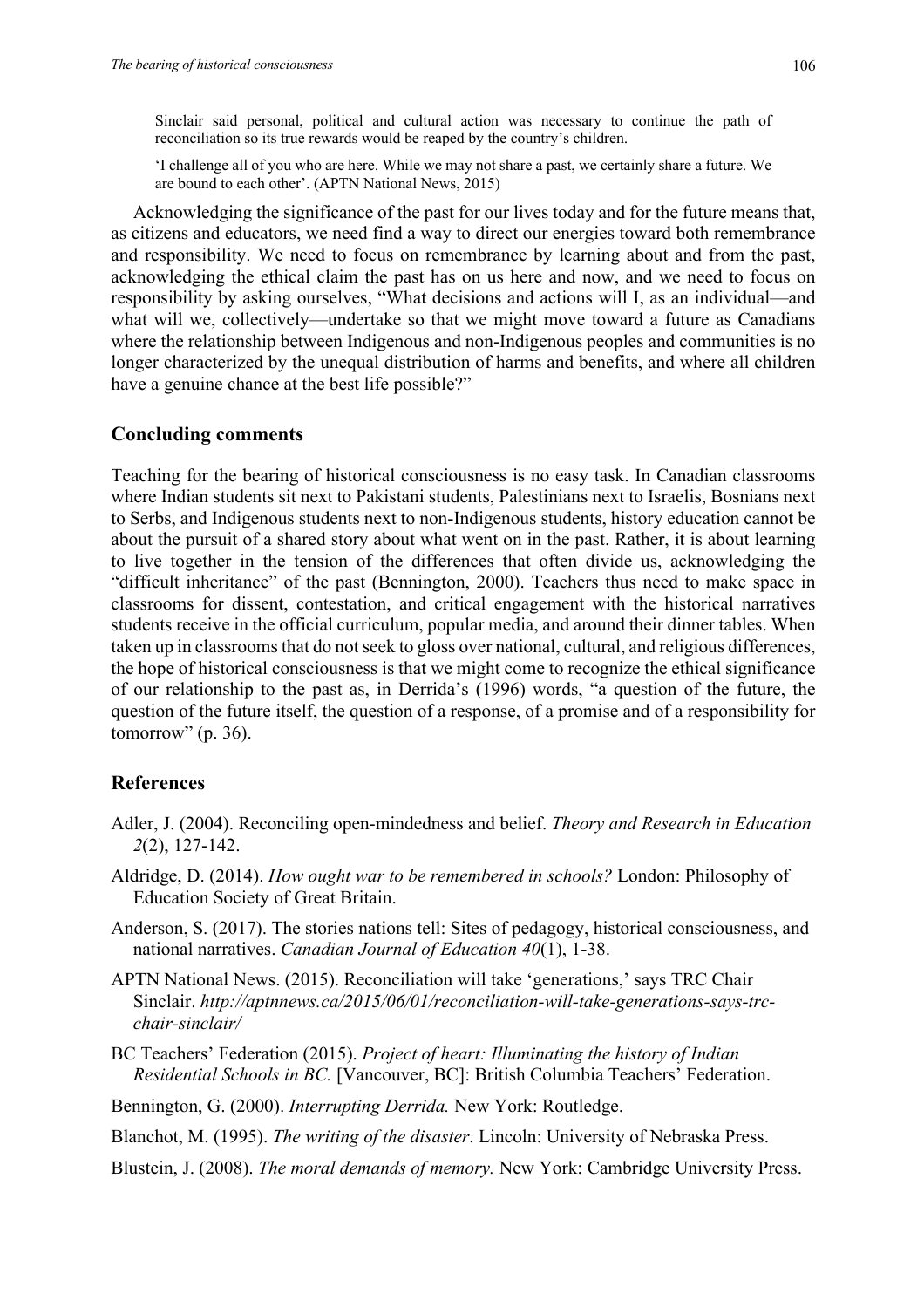- Britzman, D. (1998). *Lost subjects, contested objects: Toward a psychoanalytic inquiry of learning.* Albany, NY: SUNY Press.
- Bryant, D., & Clark, P. (2006). Historical empathy and *Canada: A People's History. Canadian Journal of Education 29*(4), 1039-1063.
- Cameron, D. (2012). Speech at Imperial War Museum on First World War centenary plans. Available at www.gov.uk/government/speeches/speech-at-imperial-war-museum-on-firstworld-war-centenary-plans
- Derrida, J. (1996). *Archive fever: A Freudian impression.* Chicago: University of Chicago Press.
- Di Paolantonio, M. (2018). Remembering, forgetting, learning. In N. Levinson (Ed.), *Philosophy of Education Yearbook 2016 (pp.* 59-69). Urbana-Champaign, IL: Philosophy of Education Society.
- Di Paolantonio, M. (2011). Interrupting commemoration. *Discourse: Studies in the Cultural Politics of Education, 32*(5), 745-760.
- Erickson, I. (2004). Fighting fire with fire: Jane Elliott's anti-racist pedagogy. In M. Boler (Ed.), *Troubling speech, disturbing silence.* New York: Peter Lang.
- Faulks, S. (1999). *Charlotte Gray*. New York: Penguin Random House.
- Frie, R. (2017). *Not in my family: German memory and responsibility after the Holocaust.*  New York: Oxford University Press.
- Gadamer, H-G. (1963). *Le problème de la conscience historique.* Louvain, Belgium: Publications Universitaires de Louvain.
- Granatstein, J.L. (1998). *Who killed Canadian history?* Toronto: Harper Collins.
- Hare, W. (1979). *Open-mindedness and education.* Montreal, PQ: McGill-Queen's University Press.
- Hirsch, M. (2008). The generation of postmemory. *Poetics Today 29*(1), 103-128.
- Körber, A. (2016). Translation and its discontents II: A German perspective. *Journal of Curriculum Studies* 48(4), 440-456.
- Landsberg, A. (2015). *Engaging the past: Mass culture and the production of historical knowledge.* New York, NY: Columbia University Press.
- Lee, P., & Ashby, R. (2001). Empathy, perspective taking, and rational understanding. In O.L. Davis Jr., E. A. Yeager, & S. J. Foster (Eds.), *Historical Empathy and Perspective Taking in the Social Studies* (pp. 21-50). Oxford: Rowman & Littlefield.
- Levinas, E. (1987). *Time and the other.* (R.A. Cohen, trans.). Pittsburgh: Duquesne UP.
- Marker, M. (2011). Teaching history from an Indigenous perspective. In P. Clark (Ed.), *New possibilities for the past: Shaping history education in Canada* (pp. 98-112). Vancouver, BC: University of British Columbia Press.
- Maya Productions. (2011). *Hitler's Children.* (Director, C. Zeeivi).
- Middleton, P., & Wood, T. (2000). *Literatures of memory: History, time and space in postwar writing.* Manchester, UK: Manchester University Press.
- Province of British Columbia, Ministry of Education. (2019). Social Studies 12 curriculum. https://curriculum.gov.bc.ca/curriculum/social-studies/12/20th-century-world-history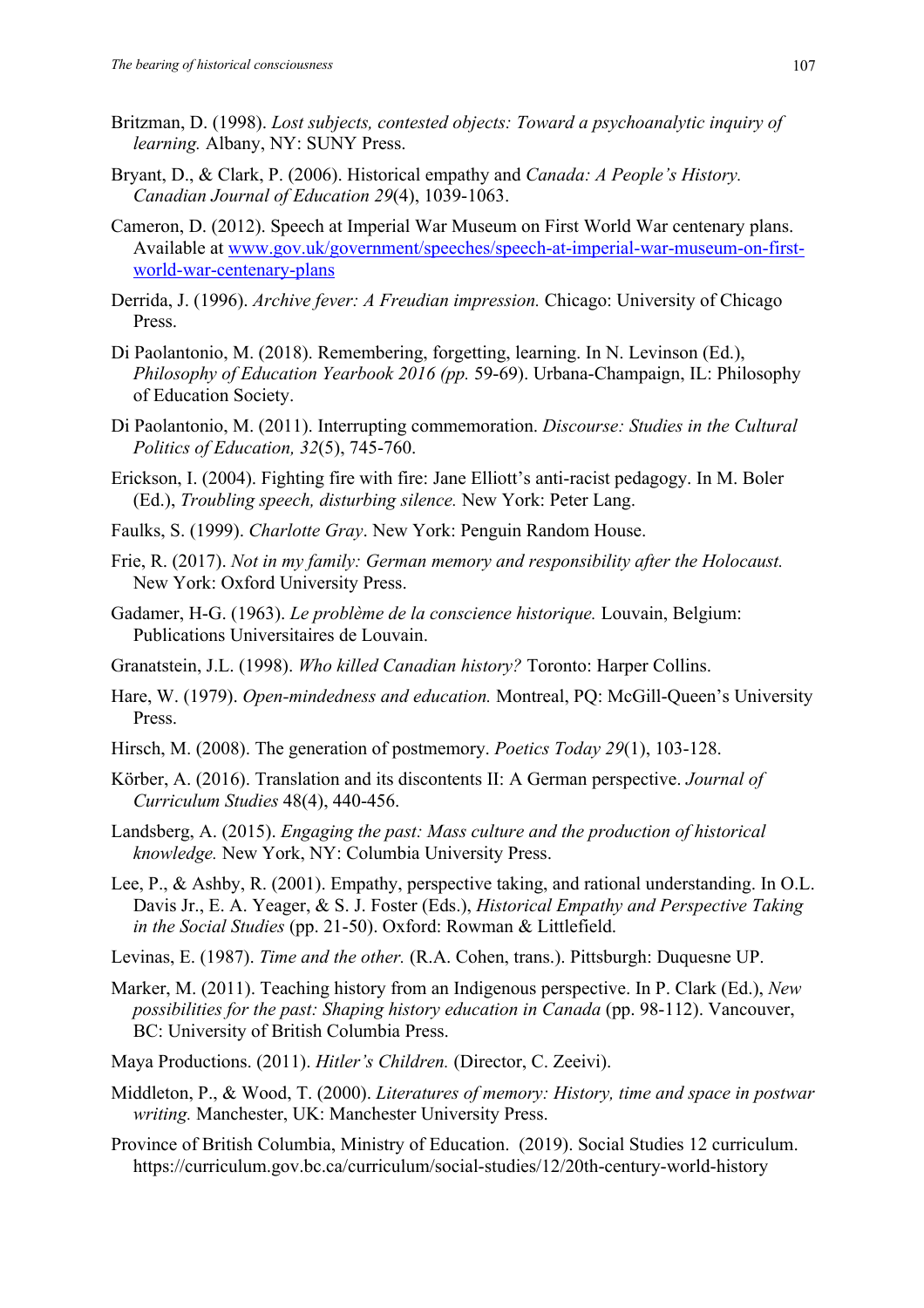- Rüsen, J. (2017). *Evidence and meaning: A theory of historical studies.* (D. Kerns and K. Digan, trans.) New York, NY: Berghahn.
- Rüsen, J. (2005). *History: Narration, interpretation, orientation.* New York, NY: Berghahn.
- Santayana, G. (1905). *The life of reason: Reason in common sense.* New York: Charles Scribner's Sons.
- Seixas, P. (2016). Translation and its discontents: Key concepts in English and German history education. *Journal of Curriculum Studies*, 48(4), 427-439.
- Seixas, P. (2006). *Historical thinking project.* http://historicalthinking.ca/
- Seixas, P. (Ed.). (2004). *Theorizing historical consciousness.* Toronto: University of Toronto Press.
- Simon, R.I. (2005). *The touch of the past: Remembrance, learning, and ethics.* New York: Palgrave Macmillan.
- Simon, R.I., Rosenberg, S., & Eppert, C. (Eds.). (2000). *Between hope and despair: Pedagogy and the remembrance of historical trauma.* New York: Rowman and Littlefield.
- Simon, R., Rüsen, J., and Others. (2004). A dialogue on narrative and historical consciousness (Edited by K. Dent Heyer). In P. Seixas (Ed.), *Theorizing historical consciousness* (pp. 202-211). Toronto: University of Toronto Press.
- Thompson, J. (1999). Inherited obligations and generational continuity. *Canadian Journal of Philosophy 29*(4), 493-515.
- Truth and Reconciliation Commission of Canada. (2015). *Truth and Reconciliation Commission of Canada: Calls to Action.* Winnipeg: Truth and Reconciliation Commission of Canada.
- Zanazanian, P., & Nordgren, K. (2017). Personal correspondence.
- Zanazanian, P. (2016). History teaching and narrative tools: Towards integrating Englishspeaking youth into Quebec's social fabric, *Minorités linguistiques et société/ Linguistic Minorities and Society 7*, 70-96.
- Zanazanian, P. (2015). Historical consciousness and being *Quebecois*: Exploring young English-speaking students' interactions with Quebec's master historical narrative. *Canadian Ethnic Studies/ Études ethniques au Canada, 47*(2), 113-135.

## **Endnotes**

<sup>&</sup>lt;sup>1</sup> In Canada, 'Indigenous' is the currently preferred term for referring to First Nations, Inuit, and Métis peoples as a collective. 'Aboriginal' is also acceptable. 'Indian' is an outdated term referring to a particular political status granted by earlier acts of government. In this paper, I will use 'Indigenous' except when citing documents that use other terms.

<sup>2</sup> There is also a considerable body of Francophone Canadian scholarship on history education and historical consciousness. See, for example, the work of Catherine Duquette, Jocelyn Létourneau, and Stéphane Lévesque.